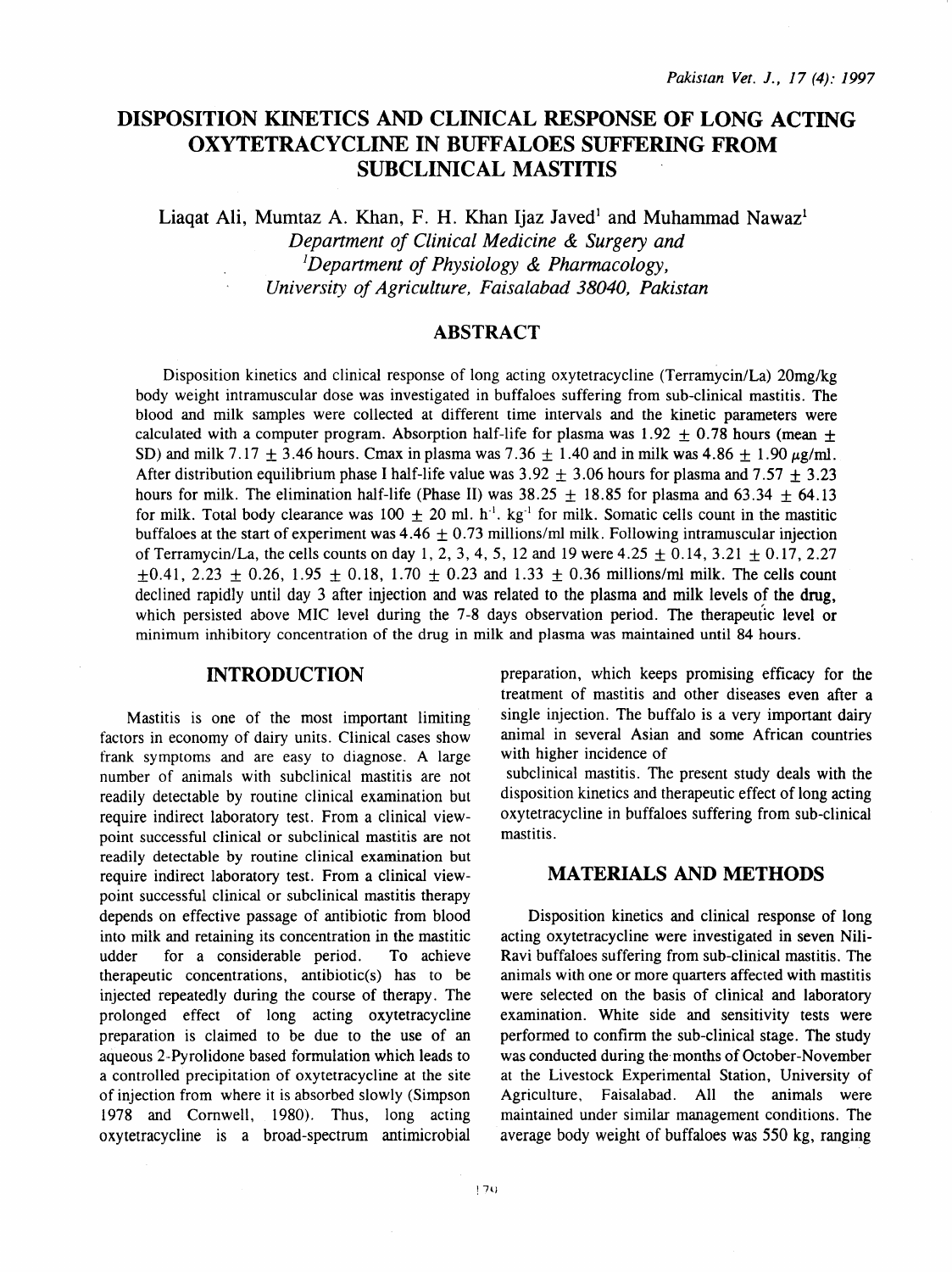from 500 to 600 kg. Each buffalo was given a single intramuscular dose of long acting oxytetracycline (Terramycin/LA, Pfizer Labs. Pakistari) at a dosage level of 20-mg/kg body weight. The long-acting injectable Terramycin/LA contained 200 mg oxytetracycline/mi.

#### *Disposition Kinetics*

Animals were restrained in a stall for simultaneous blood and milk collections. After restraining the animal, a sterilized plastic venous cannula was inserted into the jugular vein for the collection of blood samples. Blank blood samples (zero samples) was collected prior to drug administration. While the other blood samples were collected in sterilized heparinized test tubes at 0.25, 0.5, 1, 2, 4, 12 and 24 hours and then at 24 hours interval up to 96 hours post drug injection. Immediately after collection, blood samples were centrifuged at 2000 rpm for 10 minutes and plasma was separated and stored at  $4^{\circ}$ C in refrigerator until analysis. Blank milk sample was collected before the administration of drug. Milk samples were collected in sterilized plastic vials at  $0.5$ , 1, 1.5, 2, 3, 4, 6 and  $12$ hours and then 24 hourly upto 96 hours after the drug administration.

Concentration of oxytetracycline in plasma and milk was determined by microbiological assay (Disc agar diffusion method) using *Bacillus subtilus* as test organism (Arret *et al.* (1971).

The concentration of Terramycin/LA in plasma and milk versus time data from each experiment were analyzed separately for determination of absorption, distribution and elimination kinetic parameters by a PC computer program (MW\PHARM. Version 3.02, University Center for Pharmacy, Department of Pharmacology & Therapeutics, University of Gomingen, The Netherlands).

# **RESULTS AND DISCUSSION**

The disposition kinetics and clinical response of Terramycin/LA was investigated in seven Nili-Ravi buffaloes suffering from sub-clinical mastitis after a single intramuscular administration of 20mg/kg dose. The average values for the concentration of Terramycin LA in plasma and milk at various time intervals following injections have been shown in Fig 1. From the Fig it is seen that the concentration of during first six hours after injection were higher in plasma than those in milk following which, the concentration in milk remained higher. At 84 hours the concentration was 0.77  $\mu$ g/ml in milk and 0.50  $\mu$ g/ml in plasma. The

results show that the therapeutic level or minimum inhibitory concentration of the drug in milk and plasma was maintained until 84 hours. The minimum inhibitory concentration for most susceptible pathogens has been stated to be 0.5 mg/l (Escudero *et al.*, 1994).

The average  $\pm$  SD values for the absorption kinetics of Terramycin/LA are presented in Tale l. the drugs pass from plasma into milk by non-ionic diffusion through the mammary epithelium (Rasmussen. 1973. From the results it is seen that the absorption of long acting oxytetracycline from intramuscular site of injection into plasma is relatively a slow process with an absorption half-life  $1.92 + 0.78$  hours (mean + SD).



Fig. 1: Mean plasma and milk concentration of oxytetracycline LA in 7 mastitic buffaloes following 20 mg/kg b.wt intramuscular dose.

The passage of drug into milk was even slower with absorption half-life 7.17  $\pm$  3.46 hours. The time of maximum absorption (Tmax) was nearly three times longer for milk than that for plasma. The maximum concentration of the drug Cmax for plasma was  $7.36 +$ 1.40 and for milk  $4.86 \pm 1.90 \mu g/ml$ . Since, oxytetracycline has a bacteriostatic action, the drug concentration during the course of therapy should not fall below the minimum inhibitory concentration (MIC) in the mammary tissue of mastitic udder. In cows, Nouws *et al.*, (1985) reported that a mean maximum milk OTC concentrations in the range between 0. 92 and 1.43  $\mu$ g/ml, were achieved 12 to 24 h p.i. The OTC milk concentration of the drug Cmax for plasma was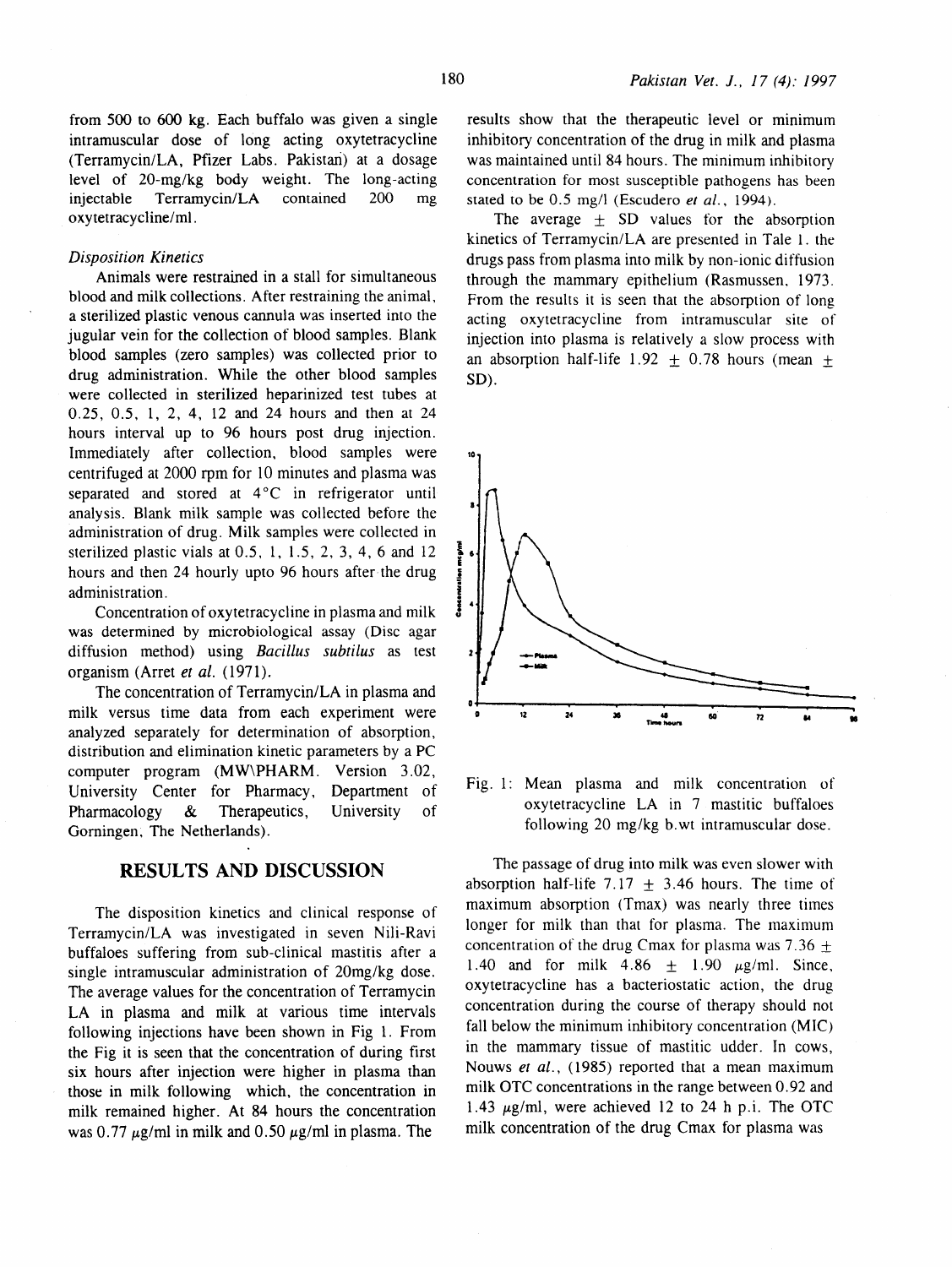| <b>Pharmacokinetics Parameters</b><br>and units | Mean $\pm$ SD     |                    |
|-------------------------------------------------|-------------------|--------------------|
|                                                 | Plasma            | Milk               |
| Kabs. $h^{-1}$                                  | $0.545 \pm 0.574$ | $0.129 \pm 0.085$  |
| Absorption half-life hours                      | $1.92 + 0.78$     | $7.17 + 3.46$      |
| Lag time hours                                  | $0.14 \pm 0.18$   | $1.26 \pm 0.49$    |
| Tmax hours                                      | $4.03 \pm 1.61$   | $12.44 \pm 4.46$   |
| Cmax $\mu$ g/ml                                 | $7.36 \pm 1.40$   | $4.86 \pm 1.90$    |
| AUC Trapezoid h.mg/l                            | $191.00 + 48.00$  | $195.00 \pm 96.00$ |

Table 1: Mean  $\pm$  SD values for absorption kinetics of Terramycin/LA in plasma and milk of buffaloes suffering from subclinical mastitis following intramuscular administration of 20mg/kg b. wt dose.

Table 2: Mean  $\pm$  SD values for disposition kinetics of Terramycin/LA in plasma and milk of buffaloes suffering from subclinical mastitis following intramuscular administration of 20mg/kg b. wt dose.

| <b>Pharmacokinetics Parameters</b><br>and units | Mean $\pm$ SD      |                   |
|-------------------------------------------------|--------------------|-------------------|
|                                                 | Plasma             | Milk              |
| A $\mu$ g/ml                                    | 13.10 $\pm$ 4.25   | 8.74 $\pm$ 4.59   |
| $\alpha$ h <sup>-1</sup>                        | $0.257 \pm 0.131$  | $0.119 \pm 0.079$ |
| $B \mu g/ml$                                    | 3.46 $\pm 2.18$    | $3.76 + 4.11$     |
| $\beta h^{-1}$                                  | $0.021 \pm 0.008$  | $0.025 \pm 0.030$ |
| Half-life phase 1 hours                         | $3.92 \pm 3.06$    | $7.57 \pm 3.23$   |
| Half-life phase2 hours                          | $38.25 \pm 18.85$  | $63.34 \pm 64.13$ |
| <b>MRT</b> hours                                | $40.67 \pm 11.07$  | $85.32 \pm 80.43$ |
| $Vc$ $1.kg^{-1}$                                | $1.39 \pm 0.65$    | $1.85 \pm 0.85$   |
| Vdss $1 \text{ kg}^{-1}$                        | $3.82 \pm 1.59$    | $8.78 \pm 8.77$   |
| $Vd$ l.kg <sup>-1</sup>                         | $5.63 + 3.11$      | $10.02 \pm 9.06$  |
| $K10h-1$                                        | $0.081 \pm 0.032$  | $0.051 \pm 0.017$ |
| $K12h-1$                                        | $0.127 \pm 0.080$  | $0.060 \pm 0.078$ |
| $k21h^{-1}$                                     | $0.071 \pm 0.041$  | $0.043 \pm 0.021$ |
| Cl ml.h <sup>-1</sup> .kg <sup>-1</sup>         | $100.00 \pm 20.00$ | $80.00 \pm 40.00$ |

7.36  $\pm$  1.40 and for milk 4.86  $\pm$  1.90  $\mu$ g/ml. Since, oxytetracycline has a bacteriostatic action, the drug concentration during the course of therapy should not fall below the minimum inhibitory concentration (MIC) in the mammary tissue of mastitic udder. In cows, Nouws *et* al., (1985) reported that a mean maximum milk OTC concentrations in the range between 0. 90 and 1.43  $\mu$ g/ml, were achieved 12 to 24 h p.i. The OTC milk concentration-time profile ran parallel to the OTC plasma concentration-time profile. After intravenous administration the time for' the appearance of OTC in milk was found to be shorter (1-2 hours p.i.), the peak milk OTC concentration was higher  $(1.7-1.9 \mu g/ml)$ and achieved earlier  $(6-8 \text{ h } \text{p.i.})$ , and the OTC persistence in milk shorter than after i.m. administration. Mevius *et* al, (1986) reported that plasma OTC concentration exceeding  $0.5 \mu g/ml$  was maintained for 48 h to 70 h and in milk for 33 to 49 hours. In cow calves MIC was maintained until 56 hours (Ziv, 1982), 48 hours (Luthman and Jacobsson, 1982; Josselin and Valentin-Smith, 1983) and in sheep until 56 hours (Ziv, 1982).

The pharmacokinetics analysis showed that following distribution equilibrium, the drug concentration versus time data of the elimination phase could be adequately described by two-compartment model kinetic analysis. The elimination kinetic parameters of the drug in plasma and milk are